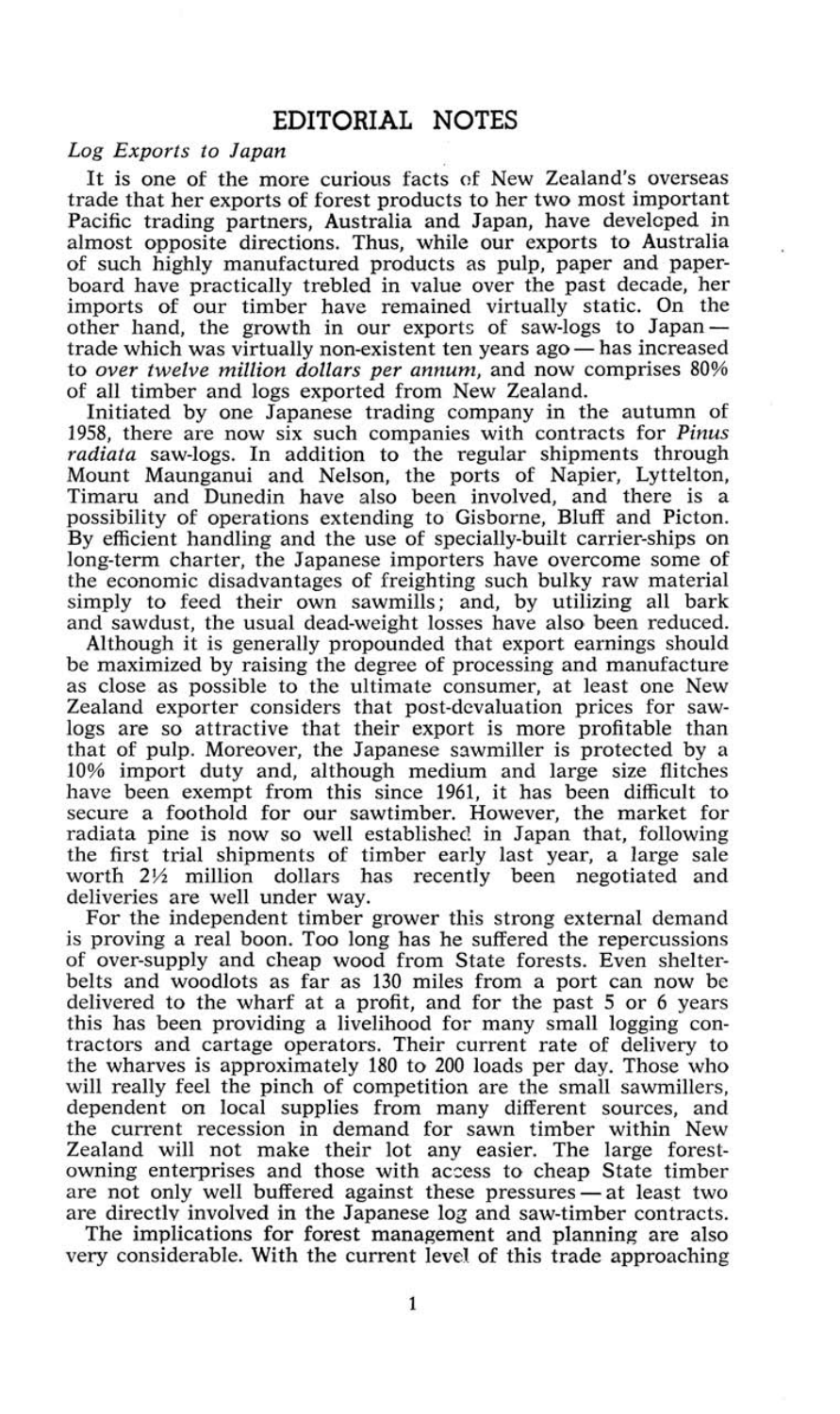30% of the total exotic cut in New Zealand, it is apparent that we are thereby taking a considerable additional slice out of the annual allowable cut. Primarily, it provides an exceptional opportunity for correcting our top-heavy growing-stock, particularly in the pre-war age classes. However, this must be only an adjustment, not something to be sustained, and it is important that an equivalent area should be replanted — not necessarily in the same locality. Although there are opportunities for spreading this benefit, as already indicated, by opening up additional ports to the trade, some people have been quick to point out the risk of precipitating regional timber deficiencies — *e.g.,* in Otago/Southland, Taranaki and East Coast, Hawke's Bay. However, these are internal adjustments, relatively simply made in a small country well served by its road transport system — whereas we cannot afford to stultify any developments in our overseas trade. Moreover, the ability to quit rough over-mature trees from farm shelterbelts and neglected woodlots will prove a better boost to private planting than any amount of official exhortation — while the higher stumpages will provide the best possible encouragement to those far-sighted landowners who already belong to farm forestry associations. The State in turn will benefit through better public support for its expanded afforestation targets.

What of the long-term prospects? First, the current saw-log boom is seen in rather better perspective if it is related to our total exports of forest products (including pulp and paper) in terms of f.o.b, values. On this basis, log exports must now be approaching 50% by value (they amounted to only 16% in 1966 the last full year for which official statistics are available; but the Minister of Forests has recently announced that timber sales to Japan are expected to reach 23.8 million dollars next year). Can we, indeed *should* we, expect this saw-log trade to continue? There was a considerable reduction during 1963, for example, owing to a tighter monetary policy within Japan, as well as a glut of logs from the U.S.A. and U.S.S.R. In any case, it is not in our best interests to continue exporting large volumes of unprocessed wood to Japan — and a strong footing for our trade bargaining is provided in the estimate that by 1970 Japanese pulping imports alone will be more than double our own total production. Although we have long-term pulp and paper contracts with Australia, the Australians have indicated their wish to be self-sufficient — despite the modern appreciation that "self-sufficiency" is not an idea that promotes international trade or commercial goodwill. Thus we should press for increased Japanese imports of our chips and timber. (enabling us to buy more of their sophisticated manufactures in return) — and our current expansion of both forest and mill capacities should look well beyond the trans-Tasman trade.

## *Future Opportunities: Our New F.P. Research Lab.*

The recent occupation of the new Forest Products Laboratory at the Forest Research Institute in Rotorua is an event of great promise for forestry in New Zealand. It comes at a time when our countrymen are acutely aware of the need to develop exporting industries additional to those based on pastoral production; when merchant and consumer have accepted that exotic timbers are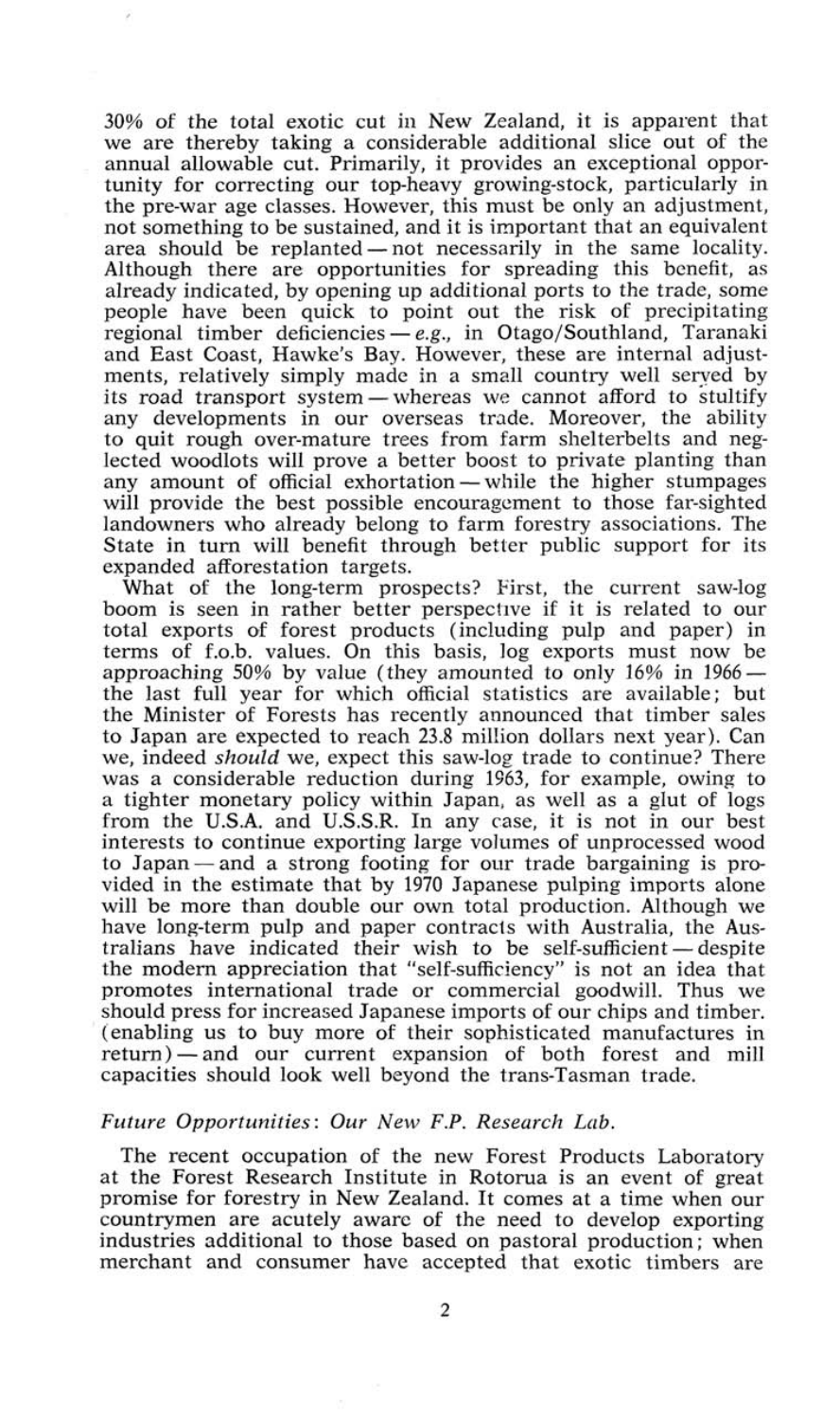here to stay; and when both industrial and financial circles have finally realized the profitability of exotic forest management on a sustained yield basis. But export potential, demand and profit all depend upon the skill with which the special properties of these exotic woods are exploited to meet particular specifications. The simplicity of wood, as a material that may be sawn and nailed together by anybody, anywhere, will never be superseded; but, as trade and commerce develop, it is the converted or remanufactured uses of wood that increase. Thus, a recent FAO study "Wood: World Trend and Prospects"\* shows that, in the decade to 1962, although world industrial uses of wood had increased by 25%, the use of wood in the round or as fuel had remained static. Moreover, although world sawtimber consumption increased by about 30%, that of paper and paperboard grew by about 75%, while fibreboard uses more than doubled, plywood consumption increased almost 150% and particle-beard, of which very little was manufactured prior to 1950, increased more than fifty-fold.

It is in the advisory sphere of fabrication and remanufacture that our forest products research has been most effective — especially in testing and adapting New Zealand-grown *Pinus radiata,* Douglas fir and other exotic species. During the past 20 years, research and careful technical promotion have resulted in our staple exotics penetrating almost every major field of use — from fencing posts to the production of kraft paper and newsprint of exceptional quality. The new laboratory buildings are themselves a tribute to the development of glue-laminating techniques — techniques that allow a functional simplicity which is increasingly appreciated, even in applications like the Selwyn Village Chapel or the fernhouse in the Dunedin Botanical Gardens.

Nevertheless, many problems remain. Thus, since 1960, when the exotic cut first exceeded that from indigenous forests, there has been continuing pressure from timber merchants for ways and means of augmenting the clear grades that they are accustomed to obtaining from native sawtimber. To the extent that this has resulted in more selective use of indigenous timber, and has precipitated better grading of exotic output (including the special Factory grade and the imminent extension of stress grading), together with research on methods of upgrading, it has been wholly beneficial. However, licensed softwood imports have gone up by 50%, in both volume and value, since 1960. (Exotic output is now double that of native timbers. Even without devaluation, this demands intensified research in all the fields of timber improvement— particularly cheaper means of meeting engineering specifications and better methods of external finishing, such as plastic or metal bonding, to meet the exacting requirements of house sheathing. At least one commercially successful technique is already in use, and one may anticipate that the overseas trend towards prefabricated plywood panels will duly overcome conservative New Zealand building practices.

Our current pre-occupation with excessively knotty grades may well be resolved by solutions such as these, or the even more radical developments in reconstituted wood—such as particle- or chipboard. When taken in conjunction with the trend towards large-scale

<sup>\*</sup> FAO Basic Study No. 16, Rome, 1967.